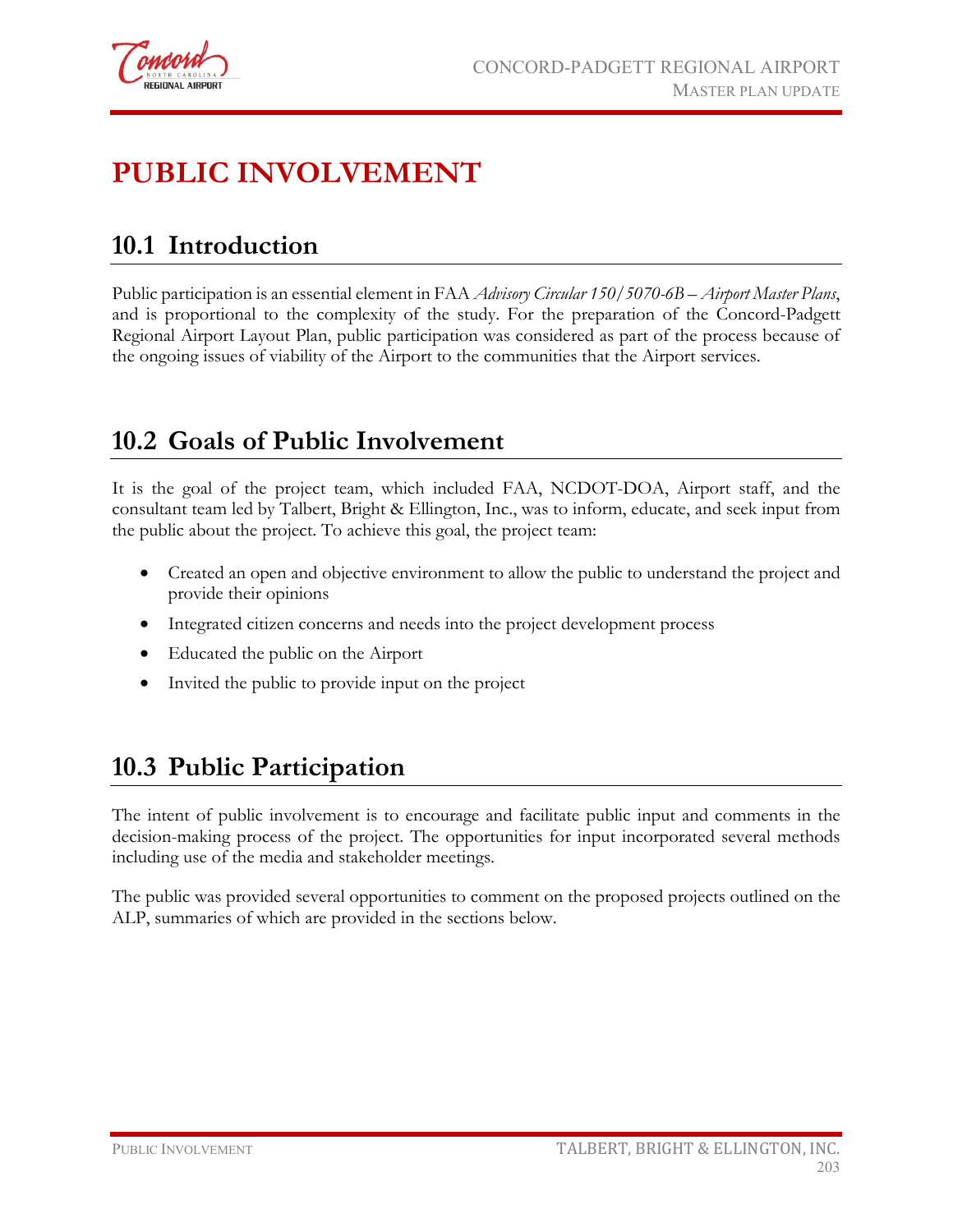

## **10.3.1 Kickoff Meeting/Visioning Session – September 26, 2017**

### **10.3.1.1 Attendees**

| Name                    | E-mail                           |
|-------------------------|----------------------------------|
| Jim Klepper             | jklepper@flyrightinc.com         |
| Justin Carroll          | jtcuncc@gmail.com                |
| Dennis Yates            | dennisy@ycharch.com              |
| <b>Trevor Williams</b>  | twilliams@appleblossomenergy.com |
| Dave Dudley             | ddudley@hmsracing.com            |
| David Farmer            | y2khardtop@gmail.com             |
| Karin Hall              | karin.hall@tsa.dhs.gov           |
| Anthony Luzzi           | Anthony.uzzi@tsa.dhs.gov         |
| <b>Dwain Wilkins</b>    | Dwain.wilkins@tsa.dhs.gov        |
| Jon Yancey              | jonyancey@aol.com                |
| Frank Demorrow          | demorrow@concordnc.gov           |
| Al Brown                | browna@concordnc.gov             |
| Jim Borders             | Jim.borders@accontrols.com       |
| David Zantop            | roushair@earthlink.net           |
| lan Prince              | iprince@roushfenway.com          |
| Ken Foster              | kenfoster@outlook.com            |
| Jake Williams           | williamj@concordnc.gov           |
| Lezlie Kolcun           | jqf@rvainc.com                   |
| Mark Goodman            | Goodmanm@concordnc.gov           |
| Ray Allen               | allenr@concordnc.gov             |
| <b>Beau Bentley</b>     | hazard.bentley@gmail.com         |
| Rob Walter              | walterr@concordnc.gov            |
| Susan Tolbert           | tolberts@concordnc.gov           |
| Dana Hood               | hoodd@concordnc.gov              |
| Stephen Gates           | catess@concordnc.gov             |
| Pam Hinson              | hinsonp@concordnc.gov            |
| Merl Hamilton           |                                  |
| <b>Travis Overcash</b>  | utilityprecast@hotmail.com       |
| Jeff Corley             |                                  |
| Susan Sessler           | sesslers@concordnc.gov           |
| Bruce Johnson           | bruce@flycarolina.com            |
| <b>Dirk Vanderleest</b> | vanderleestd@concordnc.gov       |
| Susan Green             | greens@concordnc.gov             |
| Carl Ellington          | cellington@tbeclt.com            |
| <b>Brian Salyers</b>    | bsalyers@tbeclt.com              |
| Roy Johnson             | royjohnsn@aol.com                |
| <b>Brian Voll</b>       | bvoll@tbeclt.com                 |
| Jonathan Flehan         | jflehan@tbeclt.com               |
| Judy Elder              | jelder@tbeclt.com                |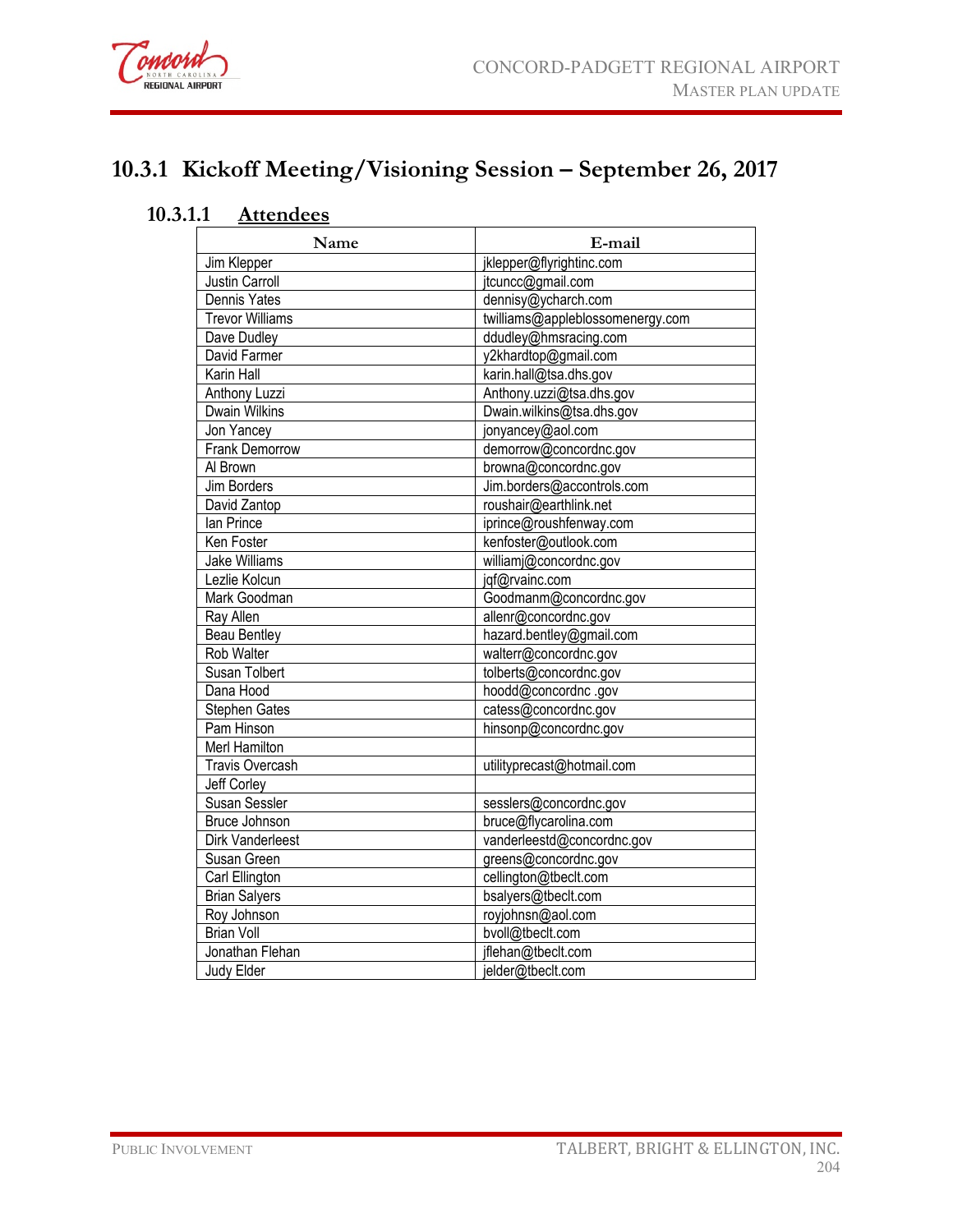

#### **10.3.1.2 Agenda**

- 1. Introductions/Opening Remarks
- 2. Purpose of Meeting
- 3. What attendees want from visioning session
- 4. What has Airport meant to the City of Concord and Cabarrus County over the past 23 years
- 5. Issues that need to be addressed
- 6. Future opportunities
- 7. What can stop the Airport
- 8. Final thoughts/what did you get out of the kickoff meeting/visioning session

#### **10.3.1.3 Benefits**

- Accessibility/connectivity NASCAR impact
- 
- 
- 
- 
- 
- 
- 
- Quality of life

#### **10.3.1.4 Issues**

- 
- General aviation access (take care of corporate/GA)
- 
- Adequate convenient parking for GA area
- Adequate future funding Tower is too short
- Checkpoint redesign to include exit lane Perimeter road for quick access
- 
- Potential future conflict in air pattern commercial versus training
- Satellite law enforcement office Increased support personnel
- 
- 
- Convenience Safety (with air traffic control tower)
- TSA passenger efficiency Job creation/economic impact
- Build tax base On-site fire and police
- Diversity of industry Favorable demographics for flight school
- 24/7 FBO service Put Concord on the map
- 4<sup>th</sup> largest airport in NC Favorable relative cost to operate
- Favorable cost/benefit Return on investment 20 times annually
- Variety of services/destinations Entrance/entrance road and signage
	- Airfield movement
- Future ground handling Pedestrian/aircraft conflict
	- Do we have adequate runway?
	-
	-
- Expanded fire station ARFF equipment age and capacity
	- Insurance liability issues increasing
	-
- Surrounding land growth Space for ARFF training (outdoor)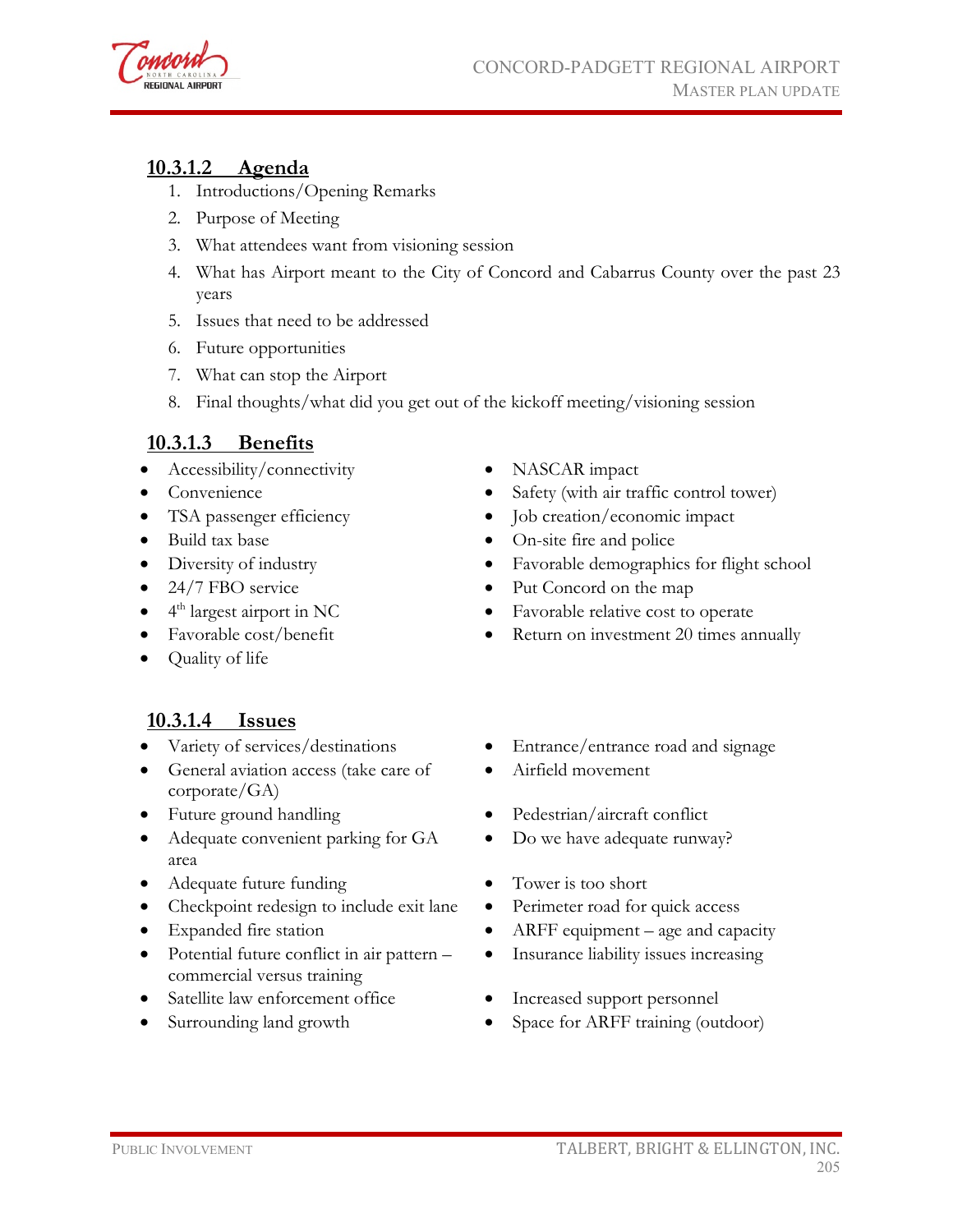

- Road circulation to and within the airport (Derita Road access question)
- Future of tower privatization, possible loss
- Social media communication Runway length

#### **10.3.1.5 Opportunities**

- Partnership of GA and commercial activity – optimize both
- 
- 
- Communication of support services (existing and future)
- Connectivity with light rail Electric vehicles
- 

#### **10.3.1.6 Threats**

- 
- 
- 
- Lack of in-tune/engaged leadership Lack of diversification
- 
- 
- 
- 
- Regional/national economy Natural disaster
- Terrorist activity Protest groups
- Poor customer service

#### **10.3.1.7 Final Thoughts**

- 
- 
- Identify concerns of each Build partnerships
- Appearance and welcoming image
- Communication of commercial flight scheduling
- 
- Business support potential
- Cargo potential Land and land use
- Customer base variety Related aviation business
	- Larger terminal building
	-
- Impact of future technology Connectivity with various forms of transit/travel
- Political Funding federal, state, local
- Environmental impacts Insufficient infrastructure
- Public policy Regulatory changes
	-
- Bad accident Failure to solve access issue
- Inadequate land Incompatible land use
- Fuel prices Failure of advocacy
- Not partnering Ego individual bias
	-
	-
	- Thinking forward Meeting beneficial
	- Perspective Got all three groups in a room
		-